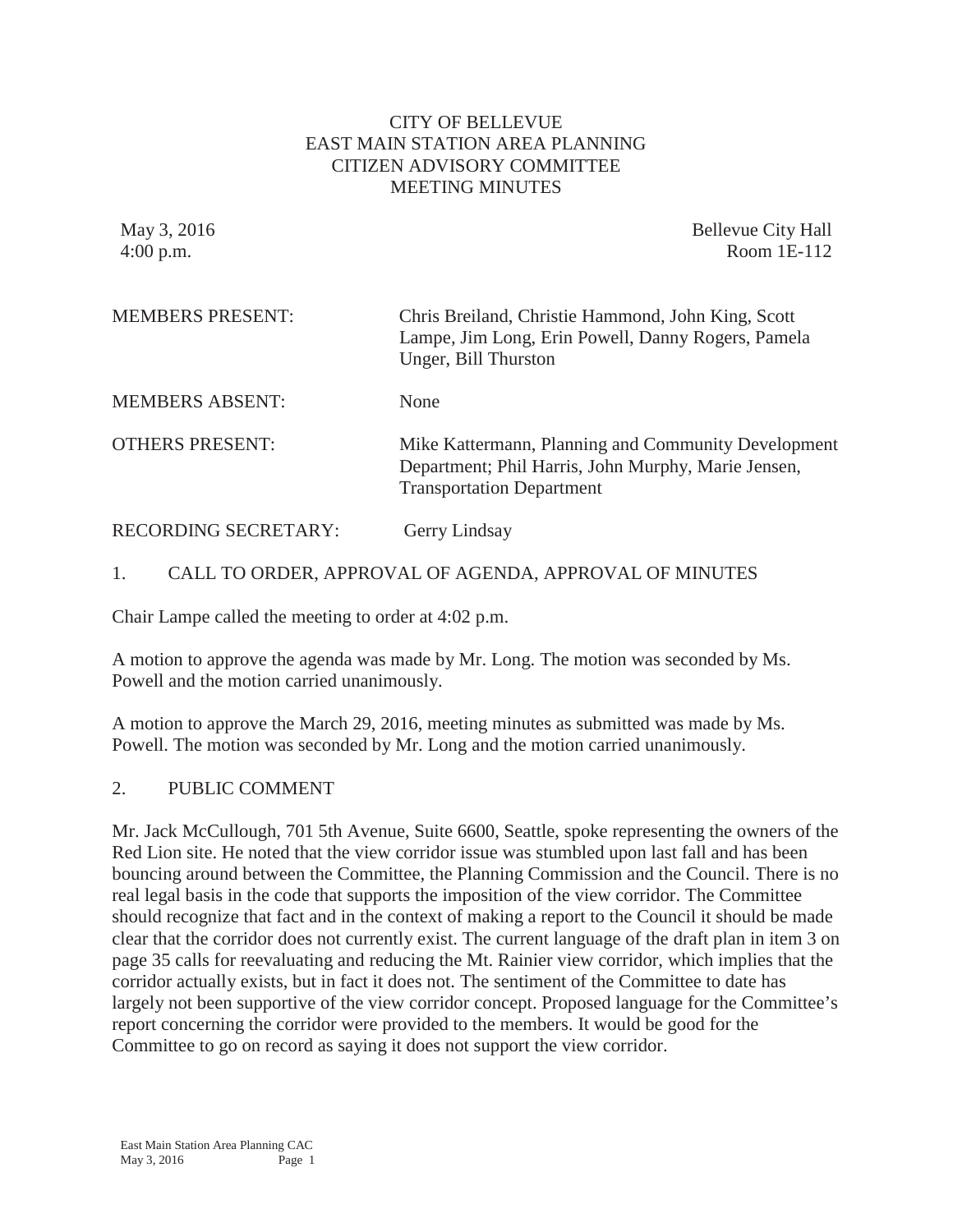Mr. Bill Pollard, 9031 NE 40th Place, Yarrow Point, spoke as owner of the Gateway One office building between SE 6th Street and SE 8th Street on 112th Avenue SE. He asked the Committee to consider an increase in both FAR and height for the site. Currently the site is limited to an FAR of 0.5 and it should be increased to 1.0 in keeping with the graduated FAR concept. The site is only a quarter of a mile from the East Main station and the requested increase in FAR is modest. The height should be increased from the current 75 feet to up to 120 feet to accommodate the additional FAR. There are storm water retention ponds on the site, and the FAR and height increases will allow for not disturbing those areas and locating a project adjacent to 112th Avenue SE.

Mr. Robert Levy, 11915 SE 245th Place, Kent, spoke representing the Hilton Bellevue. The Hilton is supportive of the work of the Committee. Any considerations or variances that might be given to the Red Lion site as well as any surrounding sites should include the Hilton site as well.

Mr. Harold Moniz with CollinsWoerman Architects, 710 2nd Avenue, Suite 1400, Seattle, spoke representing Gateway One. The site is situated just outside the quarter mile walk from the East Main light rail station. He said there are two viable options for redevelopment of the site. One option is to remove the existing office building and building a new structure on the site. Having a little more FAR and height would benefit the development. There is a 20-foot grade difference between the site and 112th Avenue SE, so allowing height to 120 feet would not be seen as a significant increase. The other option for the site involves keeping the existing office and constructing some multifamily up against 112th Avenue SE, with an underground parking structure to support the increase in parking, and a five-story multifamily building.

Ms. Leshya Wig with Wig Properties, 4811 134th Place, said without the view corridor imposed, there would be a shorter building along 112th Avenue SE and there would be more open space overall on the site. Taller buildings would be sited along the freeway. While it has been shown that redevelopment of the site is technically possible with the view corridor in place, the result would not be as good for the Surrey Downs neighborhood because there would be taller buildings closer to their homes, less open space, and less creative designs. The penultimate bullet under item 2 on page 35 of the draft plan calls for limiting building height to 65 feet within 50 feet of 112th Avenue SE, and encourages building design that steps back height above 65 feet in the area between 50 feet and 100 feet of 112th Avenue SE. She proposed adding ahead of the word "encourage" something to the effect of "if the view corridor is not imposed." If the corridor is not imposed, building design that steps back is exactly the right thing to do. If the corridor is in place, however, buildings will be squished on 112th Avenue SE in a way that does not allow for quickly stepping them up, and the buildings on 114th Avenue SE will also be squished because of the corridor; including open space will be more difficult and may not achieve the goal of creating a place-making event.

Mr. Brian Franklin with PMF Investments, 15015 Main Street, Suite 203, said the family owned and operated company has been in the area for 30 years and recently purchased the Sheraton property off of 112th Avenue SE. The Sheraton site has amazing potential. Its location between the East Main and downtown light rail stations make it appropriate for transit-oriented development. The view corridor, however, debilitates the site. The view corridor does not actually exist. The mention of a view corridor came about from work done on the Metro 112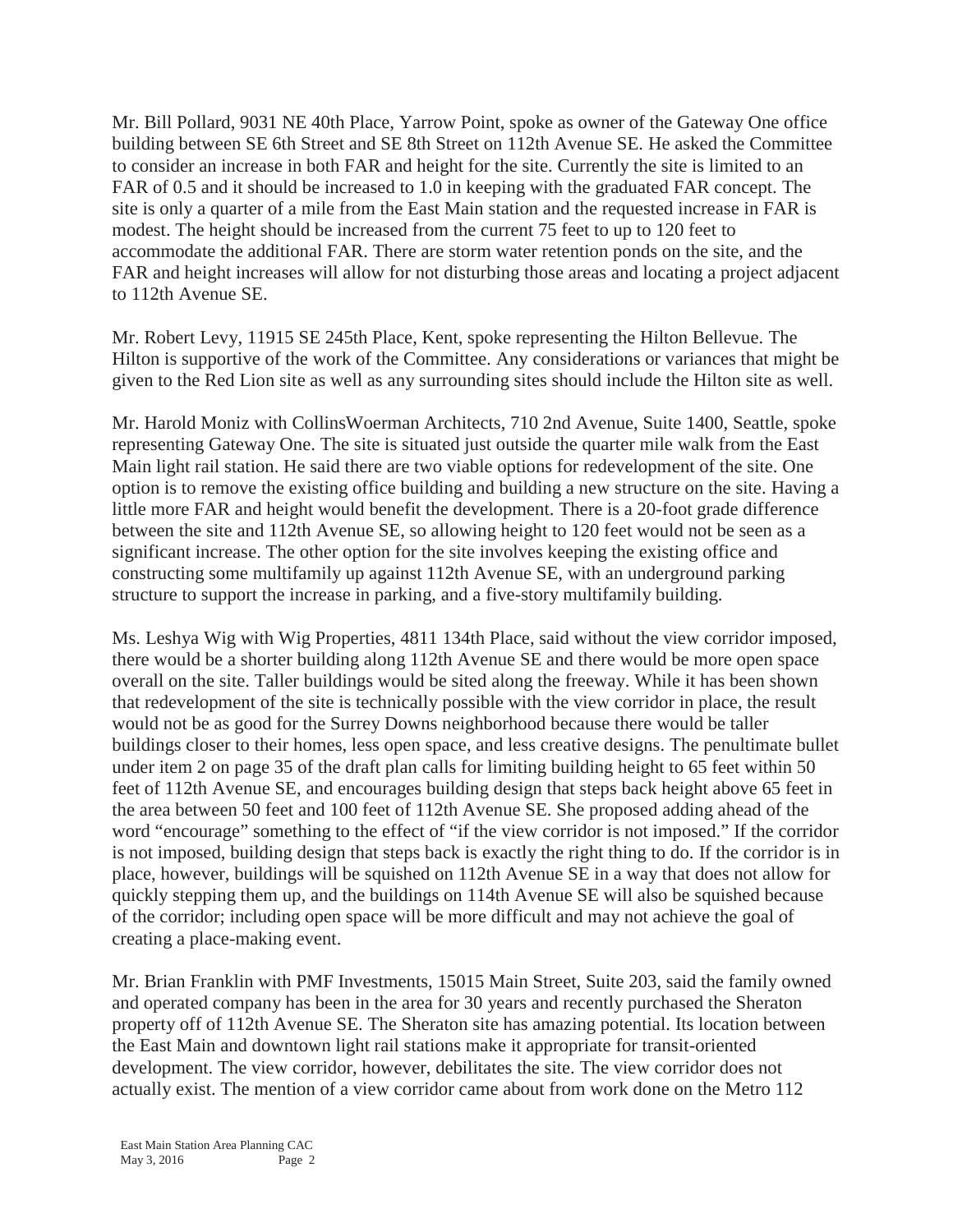building in the core design district in a completely different district from where the Sheraton is located. The view corridor discussed for that building does not extend across the boundary. If it existed elsewhere, there would be something in the code that had been voted on by the Council. If the view corridor is imposed, the ability to effect a transit-oriented development will be debilitated on sites that are only a stone's throw from light rail. It should be stated in written form that the majority of the Committee is not in favor of any creation of a view corridor.

Ms. Renay Bennett, 826 108th Avenue SE, said she hoped that all of the neighborhoods would be treated equally by the Committee, and that the Committee would be inclusive rather than exclusive in helping to mitigate the impacts of light rail. She proposed changing the first sentence of the fourth paragraph on page 13 of the draft plan to replace "residential" with "neighborhood." With regard to section 3.1 on page 17, she proposed adding reference to both Bellecrest and Surrey Downs at the end of the last sentence of the first paragraph. With respect to section 3.4 on page 19, she proposed including a reference to Bellecrest in the first sentence of the second paragraph given that both neighborhoods will be impacted by the loss of direct access. The same change should be made to the first paragraph on page 29 where only Surrey Downs is mentioned. She proposed changing "continue to explore new technologies" as used in item 7 on page 30 to read "implement new technologies." With regard to item 8 on the same page, "residential streets" should be revised to read "neighborhood streets." The Committee was asked to add "and evaluate concurrently" to item 10 on page 30.

Senior Planner Mike Kattermann called attention to copies of an email from Mr. Franklin in the desk packet, as well as copies of an email from Rusty Duchene and the accompanying staff reply.

# 3. REVIEW OPEN HOUSE MATERIALS

Senior Planner Phil Harris reviewed with the Committee the open house materials. He noted that the open house will be live online from May 9 to May 25, and an in-person open house is slated for May 18. The materials included general information about the station area planning process, the study area, the work of the Committee, and the remaining project timeline. The materials included comments received from the Committee and the public that served as the starting point for the discussion of the vision, the strategies and the recommendations on the four main topics of ped/bike access, traffic, character and redevelopment.

Mr. Harris said the online open house will include pages showing the Committee's vision, recommended strategies, maps, and specific questions to be answered. The in-person open house will have the same materials on display boards, and the attendees will be handed comment cards to fill out and submit.

Ms. Powell asked if people will be encouraged to make suggestions on any of the topics. Mr. Harris said the idea behind the "tell us more" button in the online open house is to garner additional information for the Committee to review at its June 15 meeting. Open-ended comments made by those who attend the May 18 in-person open house will also be up for discussion at the June meeting. It will be up to the Committee to determine what to include in the final report.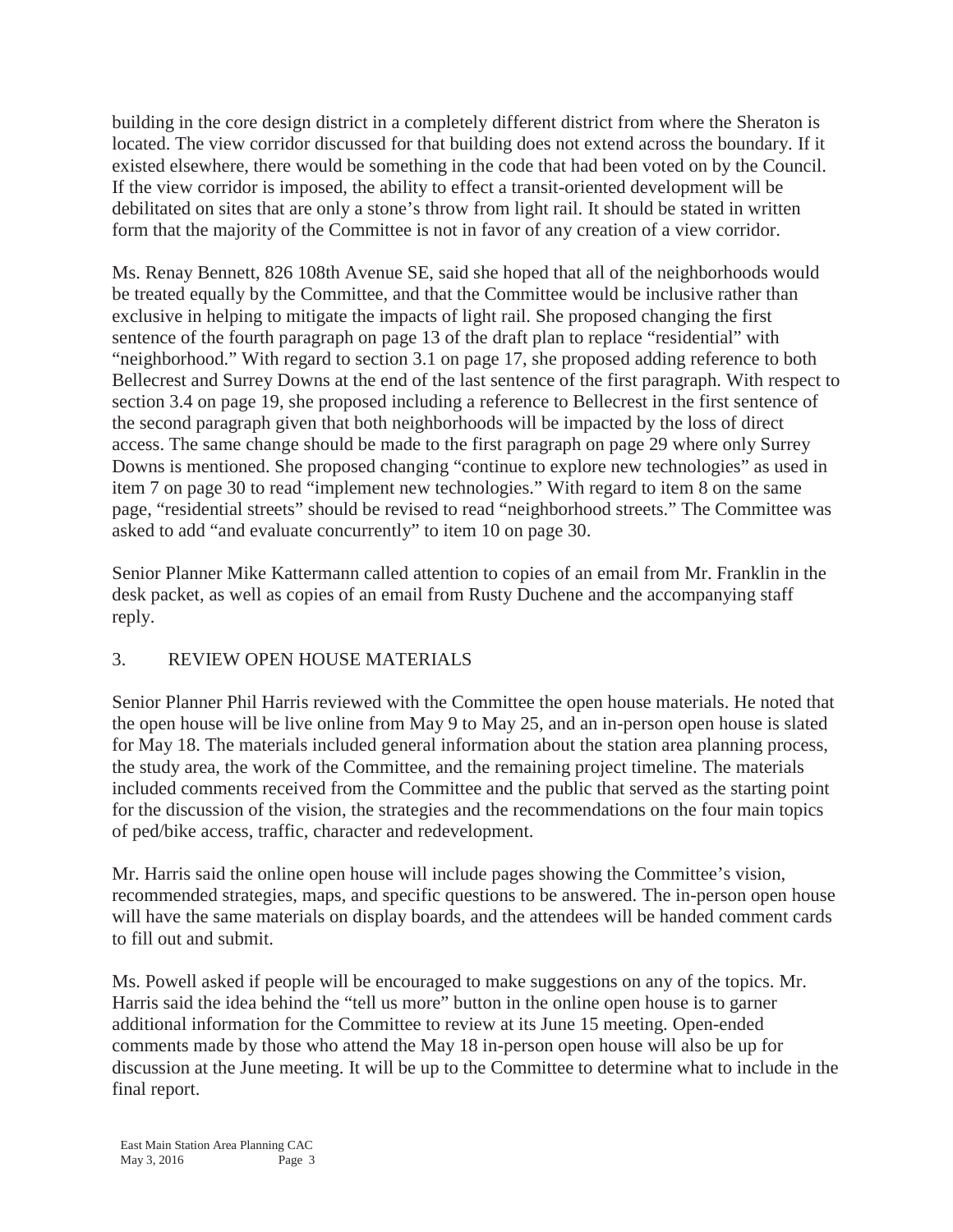Chair Lampe asked if the online open house technology will prohibit persons from taking the survey over and over again. Mr. Kattermann said he did not believe so. Transportation Planner John Murphy added, however, that there may be a way to determine if a single person were essentially stuffing the ballot box.

Mr. Kattermann commented that because of space limitations the online materials have been paraphrased. There will, however, be a link included for anyone wanting to see the full list. Copies of the full list will also be available at the in-person open house.

Ms. Unger said "tell us more" could be interpreted as meaning more information is available rather than meaning the viewer is being asked to share more of their thoughts. Mr. Kattermann agreed to work on language that would make that clearer.

With regard to the graphic relative to redevelopment, Ms. Hammond suggested that as drawn it implies the only area that will see redevelopment activity is the Red Lion site. She said those who see the materials should be made to known that what applies to the Red Lion site could also apply to the Sheraton site and other sites. Mr. Kattermann agreed that a map should be included showing all of the areas that are included. He pointed out, however, that the Sheraton site is not part of the Committee's purview.

Mr. Rogers observed that the graphic shows development with an FAR of 4.0, whereas the Committee has discussed allowing up to 5.0 provided certain conditions are met. Mr. Kattermann said that approach will be described in the strategies.

Mr. Breiland said if the Red Lion site is to be highlighted, some depiction of height up to 300 feet and development up to an FAR of 5.0 should be included to avoid creating confusion.

Mr. Thurston stressed the need to include with the graphics language indicating that the drawings are intended to be representative rather than literal.

Ms. Hammond noted that recent information regarding Sound Transit Phase 3 indicates the possibility of additional ridership coming to the East Main station. She asked if any of that information will be shared at the open house. Mr. Kattermann said he had not intended to include that. Ms. Hammond suggested that it should be given that people will view the materials and make comment based on their understanding of what the impacts will be when in fact the impacts could be much bigger.

Chair Lampe said the big change for the area will be the coming of light rail, which is still seven years out. The Committee is not charged with designing the rail line itself or the station, so the additional information could only serve to confuse. ST-3 is still 25 years out and it has not even reached the ballot yet. He said he would be inclined to stay away from the issue at the open house.

Mr. Breiland agreed. He said Sound Transit has not yet designed anything and cannot even say for sure if their trains will stop at the East Main station. The Committee is tasked with looking at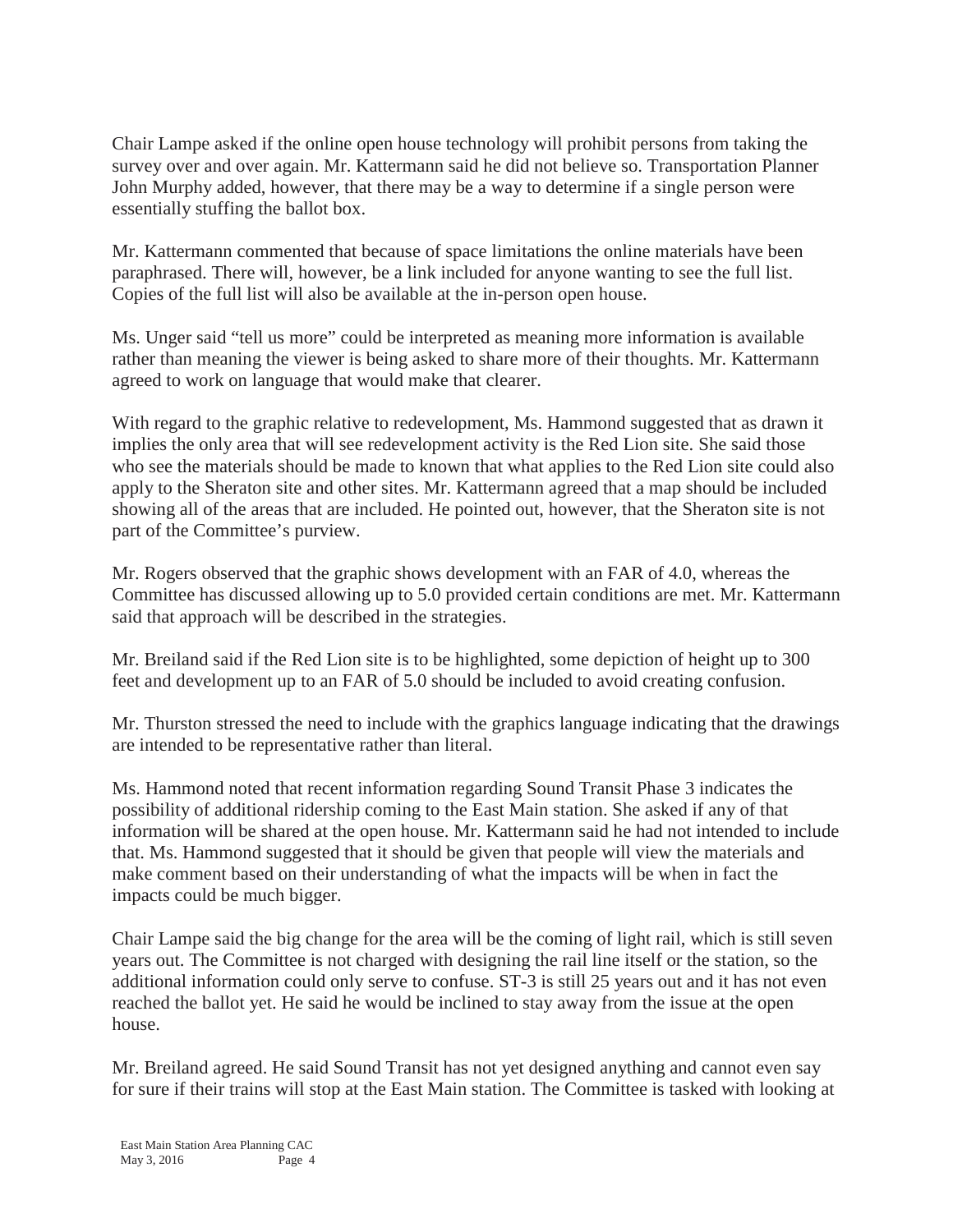the surrounding land uses and access issues and the number of tracks or trains on them will not affect that. It is too early to worry about what may or may not happen with ST-3.

Ms. Unger asked staff to clarify the view corridor issue. Mr. Kattermann said it is in the Comprehensive Plan and there are also references in code. Whether or not that means the corridor exists will be left to the attorneys and the policymakers. The issue is before the Council and the Council will have to make the ultimate decision. Ms. Unger asked if the Committee could be provided with some direction from the legal department at the next meeting. Mr. Kattermann said no one knows yet what the Council will do with the issue. The recommendation of the Committee covers both having the corridor and not having the corridor. Any wording changes to the draft recommendations are within the prerogative of the Committee.

Mr. Thurston commented that the Committee's discussion has progressed on the assumption that the view corridor does in fact exist. He said he would support including language in the recommendation to the effect of "…assuming the view corridor exists…." Mr. Kattermann said the Committee is free to include language to that effect.

Mr. Kattermann reminded the Committee members that the online open house would go live on May 9. He said any substantive changes to the draft materials will be incorporated into the documents. Time should not be spent re-debating things that have already been discussed, but if something has been missed entirely, or if an issue has been mischaracterized, the Committee should say so.

Ms. Hammond said she was in favor of including very direct language relative to the view corridor. If the majority of the Committee is not in favor of the view corridor, a statement should be included that the Committee recommends doing away with the view corridor.

Mr. Rogers pointed out that the specific language proposed by Mr. McCullough does that. Mr. Kattermann clarified that the proposed language read "Minimize or eliminate the Mt. Rainier view corridor to prevent undermining redevelopment and transit-oriented development goals, and the CAC desire to locate taller buildings farther from 112th Avenue SE." He said the language would appear in item 3 on page 35 of the draft plan.

Ms. Unger supported including the language as proposed.

Ms. Powell did not agree to include the language. She said the view corridor is an important public asset that needs to be protected. While there are valid points on both sides of the issue, someone should speak up for retaining the view from City Hall.

Mr. Breiland asked Ms. Powell if she could agree to including language calling for the view corridor to be minimized. Ms. Powell said she could not.

Mr. Kattermann proposed adding the proposed language to item 3 on page 35 of the draft plan but acknowledging in the transmittal memo that there was a majority but not unanimity.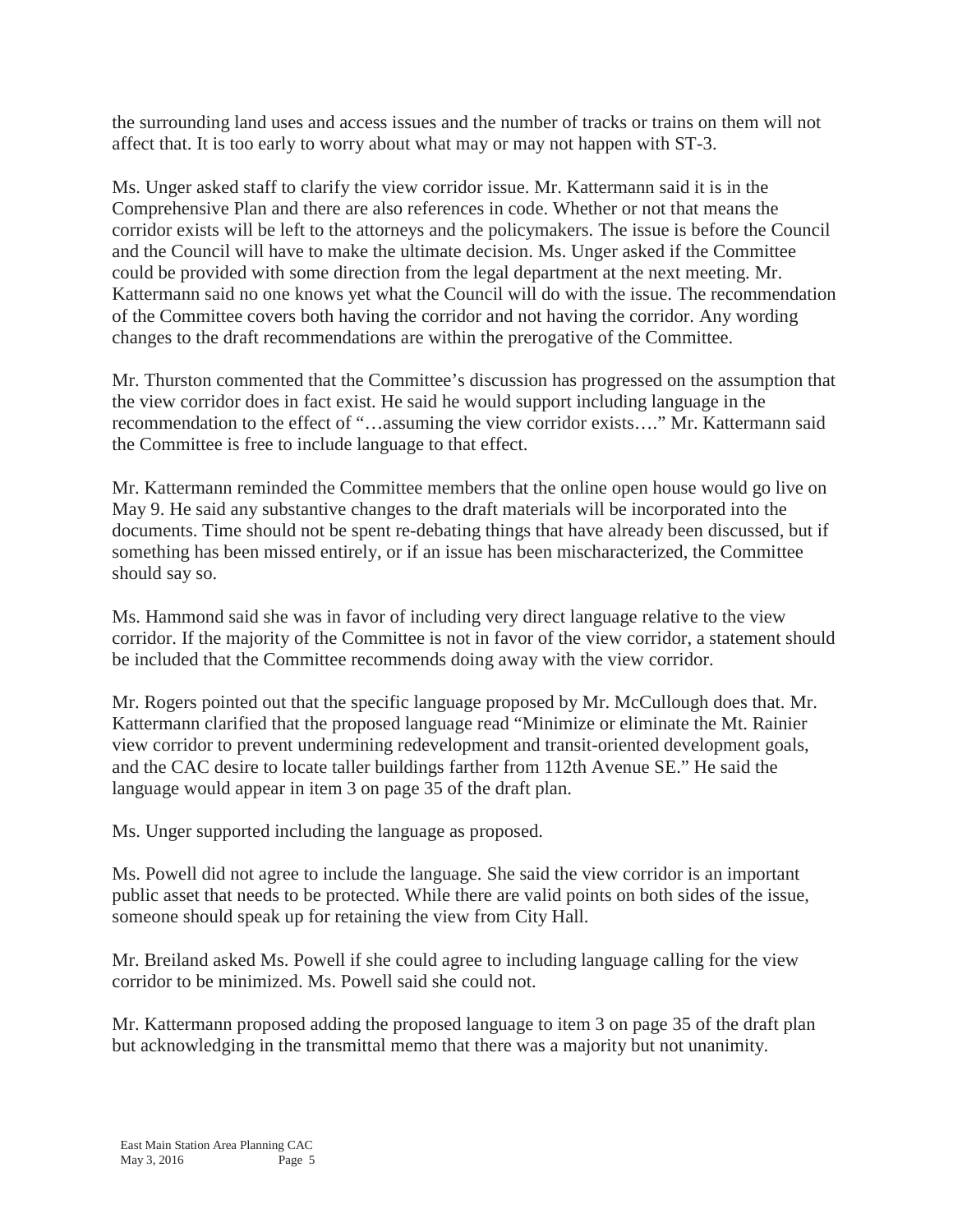Mr. Thurston commented that the fact that the individual Committee members have been willing to express their opinions is what has made the Committee so constructive. He said he personally loves City Hall and the vistas from it, but to tag the entire area of the transit-oriented development district to a view of Mt. Rainier would be tantamount to the tail wagging the dog.

There was agreement to make the change to item 3 as proposed but not to highlight the minority opinion.

Mr. Rogers pointed out that Mr. McCullough had also proposed revising the fourth bullet of item 2 on page 35 of the draft plan to add "if any" following "subject to view corridor height provisions." Mr. Kattermann pointed out that in the discussion with the Committee the conclusion reached was that the FAR of 5.0 and the 300-foot height limit is not subject to the view corridor. Mr. Rogers said the issue is that if there is a view corridor, the height of the buildings along 114th Avenue SE will be affected, and if the corridor is not there, the height restrictions will not come into play. By adding "if any," carte blanche is not given to ignore the view corridor. Mr. Kattermann clarified that if the view corridor goes away, the Committee will still want to limit the greater FAR and taller buildings to along Main Street and I-405. That is what the fourth bullet is saying. Adding the "if any" does not really come into play and the recommendation of the Committee will hold whether the corridor is in place or not.

Ms. Hammond suggested moving "subject to view corridor height provisions" to the end of the fourth bullet rather than including it in the middle. Mr. Breiland said the phrase could simply be eliminated. If the view corridor goes away, the height should be pushed back regardless. Mr. Kattermann agreed that when paired with the revised language, it becomes clear where the Committee wants to see the taller buildings.

There was agreement to eliminate the phrase.

Mr. Rogers agreed with the comment made by Ms. Wig concerning the fifth bullet of item 2 on page 35. He said the proposed language is confusing as drafted and when penciled out makes the 200-foot limit extremely narrow. The suggestion was to call for the stair stepped approach if the view corridor is removed; if it is not removed, the ability of the developer to achieve the full FAR will be minimized. Mr. Kattermann said the intent of the Committee was not to squish the development but rather to move it back as much as possible, with or without the view corridor. If language is included about the view corridor going away, however, that would open it up to allowing taller buildings along 112th Avenue SE. Mr. Rogers said if that is the case, the bullet as drafted is too restrictive. The setback should simply be 50 feet.

Mr. Kattermann explained that as drafted, within the first 50 feet of 112th Avenue SE, building height of up to 65 feet is allowed. Then between 50 feet and 100 feet, building height can exceed 65 feet but only in graduations that are not specified. Beyond 100 feet, the full building height is allowed, subject to the view corridor restrictions, which hits at about the mid-point of the southern boundary of the site.

Mr. Breiland said his interpretation was that the edges should be treated much the same way the A and B districts are treated.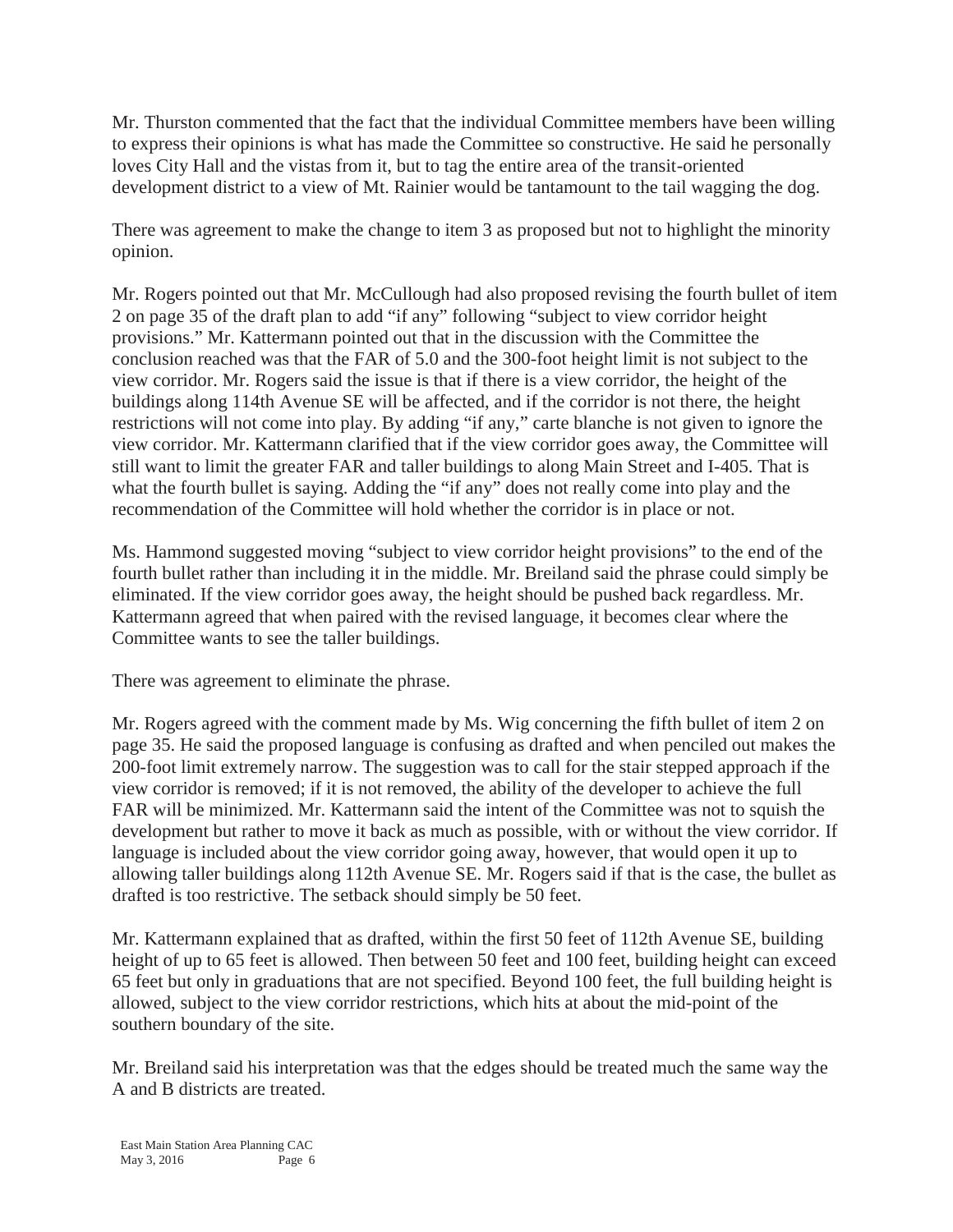Mr. Rogers pointed out that what the Committee wants to see is a development with a courtyard in the middle. As worded, the setback could mean there will be a building situated where the courtyard should be. The restriction will make it difficult to achieve an FAR of 4.0 or 5.0 on the site. Mr. Kattermann said getting to the full density allowed is achievable, but flexibility in how to get there would be impacted by the approach. Mr. Rogers said the proposed language has only triggered confusion about what can be done. What is needed is clear and simple language that will allow a developer to work out with the city a development agreement that will work for all concerned. Mr. Kattermann agreed the language should be reworked to make it clearer.

There was agreement to direct staff to be on hand at the open house to answer questions, and to confirm the language of the paragraph at the June meeting. Mr. Kattermann agreed to include a diagram as well. He clarified that buildings are allowed to begin at the edge of the sidewalk and that is the mark from which to measure the 50 feet in which buildings are allowed up to 65 feet in height. Building height can increase in steps in the area between 50 feet and 100 feet, with full building height allowed beyond 100 feet.

Mr. Breiland commented that the design review process would be used to work out with the developer how to effect the stepping up. Chair Lampe said the challenge would be in accommodating both the steps and the allowed density on the site without filling in the middle section. Mr. Kattermann agreed the approach will to some degree affect the flexibility of what can be done on the site. He said the approach was included based on input from the Committee, but if so directed the approach can be removed.

Mr. Thurston said from the streetscape point of view, the trees and the retail uses will be the most visible. A tall building just beyond that would not be out of place.

Ms. Hammond reminded the Committee that the issues for the adjacent neighborhoods are shadow and privacy. Limiting buildings to 65 feet in the area closest to the sidewalk is an important way of addressing those issues. The group has been very clear about not wanting to see tall buildings right up against 112th Avenue SE. The step-up approach achieves the goal while leaving flexibility for what happens back from the street.

Mr. Rogers said his preference was to temper the verbiage by removing the specificity. As drafted, achieving an FAR of 5.0 may not be possible unless a building is located in the middle of the site. He agreed limiting building height to 65 feet within the first 50 feet makes sense, but the design should be left open after that.

Ms. Unger said she would take a building in the middle over tall buildings on 112th Avenue SE creating shadows and privacy issues for the neighborhoods. She added, however, that she could agree to removing the specificity, provided building height within the first 50 feet is limited to 65 feet.

There was consensus to revise the bullet to read "Limit building height to 65 feet within 50 feet of 112th Avenue SE for buildings outside of the additional FAR/Height (5.0, 300 feet) area; utilize building design that steps back height above 65 feet."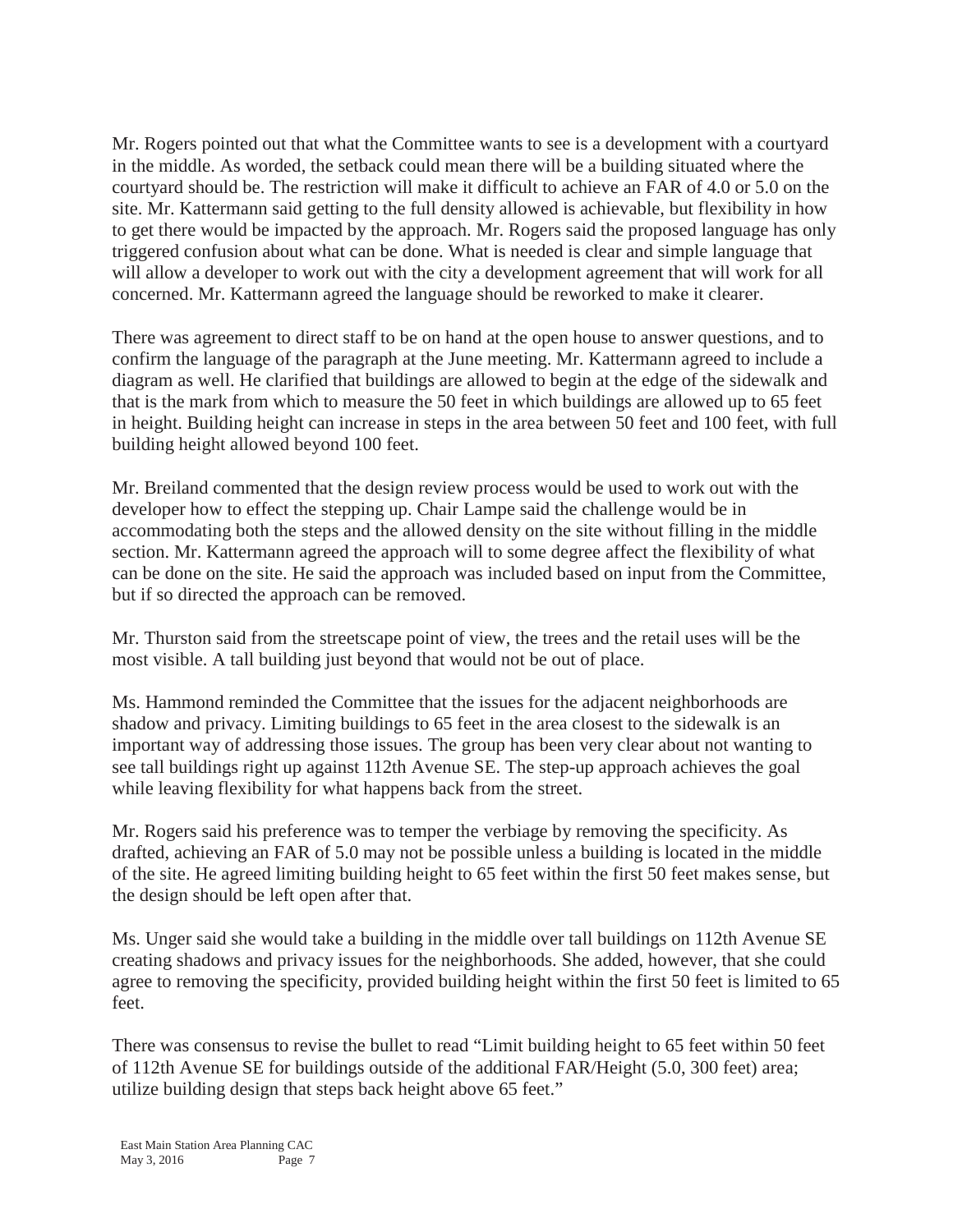Referring back to Section 5.2 of the draft plan on page 26, Ms. Unger suggested adding to the discussion that there will be no access to Surrey Downs Park by car, so people will be walking through the neighborhoods to get to the park, which is one of the reasons sidewalks are needed. Ms. Powell pointed out that there will in fact be a few parking spots provided at the park.

Ms. Hammond said the discussion about residential parking zones and permits was in part focused on people parking on neighborhood streets to access the park. Chair Lampe added that the park will be downgraded from being a community park to being a neighborhood park, and the expectation is that fewer people will be using it.

There was agreement to add language to the discussion of Section 5.2 but not to change the associated strategy.

With regard to item 5 on page 35, Mr. Kattermann noted that the Committee had previously agreed to make no changes to the FAR and allowed height for the OLB zone in the area between 112th Avenue SE, SE 6th Street, SE 8th Street and 114th Avenue SE. He said staff recently met with Mr. Moniz to talk about the request to increase FAR to 1.0. The discussion included Development Services staff to determine the feasibility of achieving 1.0 on the site because of the environmental constraints. The conclusion was that there are ways to get there provided height was increased, though the effective FAR would be less than 1.0 because of the environmental constraints. He said staff would support increasing the FAR to 1.0 and height to 120 feet.

Chair Lampe said if the approach is viable, the increases should be allowed, particularly given how close the site is to the East Main station. There was consensus to recommend FAR at 1.0 and height between 100 feet and 120 feet.

Ms. Powell called attention to item 8 on page 27 and suggested that if the corner is redesigned to make it a fully functioning intersection, the call for installation of a crosswalk on Main Street for the east side of the intersection with 110th Avenue NE may be premature. Mr. Kattermann said the recommendation to include a crosswalk would be considered as part of the redesign effort. If the redesign does not come about, the crosswalk may still be needed.

Ms. Powell asked if item 1 on page 29 should include the notion of establishing a residential parking zone area specifically for the Bellevue High School area. Currently, Zone 3 permit high schoolers are coming to the neighborhood, posting their permits, and walking off to high school, triggering a need for enforcement. Mr. Kattermann said that notion is included in items 1 and/or 2.

Chair Lampe pointed out that the high school is in Bellecrest, which is Zone 3. Ms. Powell suggested creating an entirely new zone just for the area around the high school, and reducing the area of the current Zone 3. Mr. Murphy said the phenomenon is an existing issue and is not something that is necessarily tied to the station. Ms. Powell suggested that people will choose to drive and park within their zone and use their parking permits just to get closer to the station. Mr.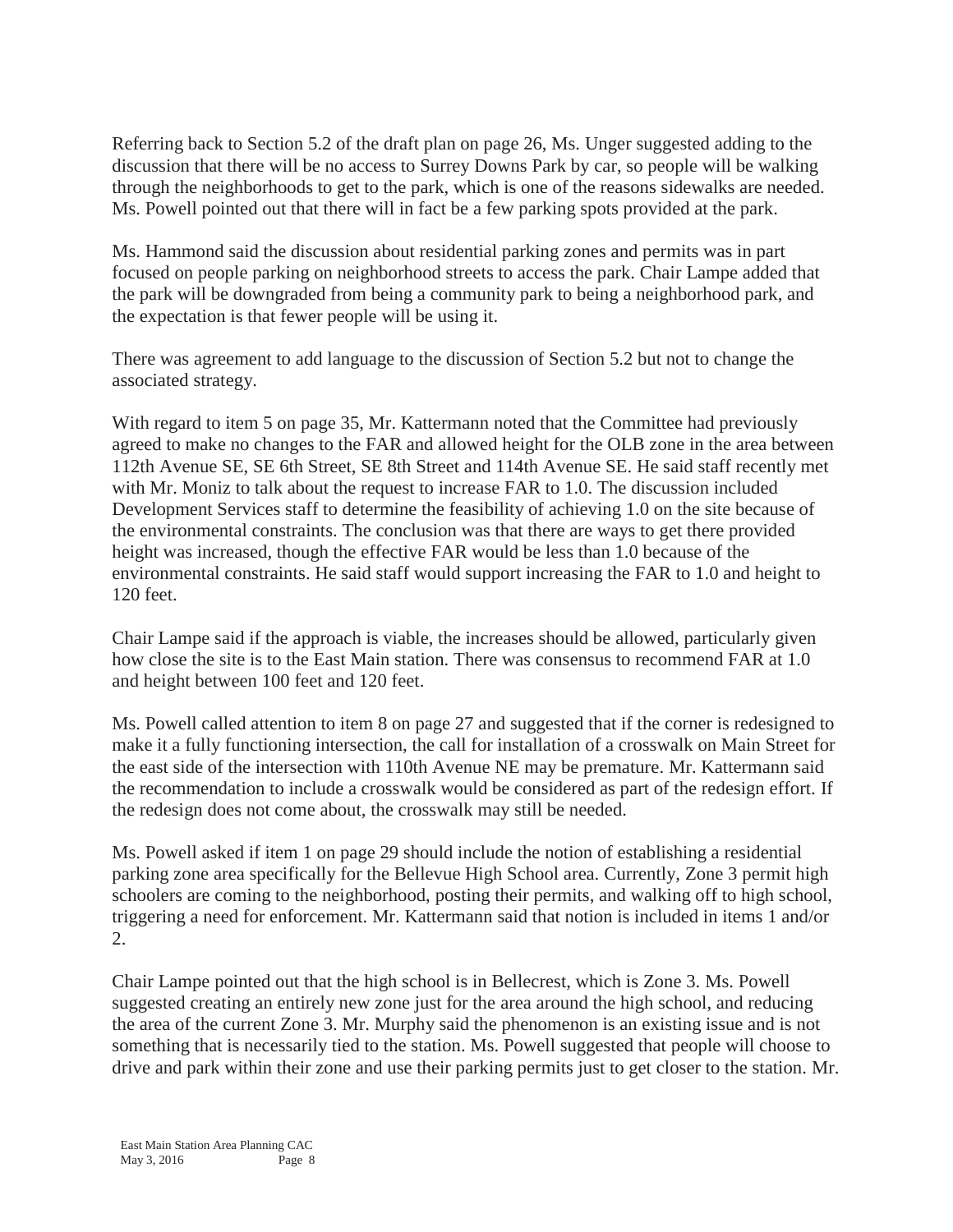Kattermann said the city will not be able to prevent someone with a valid Zone 3 parking permit from parking in Zone 3.

Mr. Breiland agreed that the answer may be to change the boundaries of Zone 3, but also agreed that it is not a light rail issue.

Calling attention to item 7 on page 30, Ms. Powell proposed using the word "implement" in place of "continue to explore." Ms. Hammond pointed out that it is not possible to be specific about what the new technologies are. She voiced concern over using "implement" given that it may be applied to an as-yet unknown technology that the city may not necessarily want. Mr. Kattermann added that new technologies would not be implemented without first seeking input from the neighborhoods.

Mr. Breiland proposed "Continue to explore and implement as appropriate new technologies...." There was agreement to make that change.

Ms. Powell said she would like to see "residential local streets" change to read "residential neighborhood streets" in item 8 on page 30. Mr. Breiland suggested the better option would be to have it read simply "residential streets." Mr. Murphy said "residential" would cover it, even though 108th Avenue SE is considered to be a collector/arterial.

Ms. Powell asked to have item 10 on page 30 revised to include the notion of evaluating concurrently with street traffic mitigation. Ms. Hammond asked what the benefit of making that change would be and Ms. Powell said the street would be treated concurrently with other streets, especially 110th Avenue SE, and that people would not disproportionately be encouraged to use 108th Avenue SE because of the left-turn arrow.

Ms. Unger disagreed. She suggested the issue is adequately addressed in item 9 on page 30.

Mr. Kattermann said his understanding of the proposal was that if the configuration of the traffic signal at 108th Avenue SE is changed to include left-turn signals, an evaluation should be done to determine if the change will add traffic to 108th Avenue SE, and if so mitigation should be implemented concurrently. He said evaluations of that sort are always done in conjunction with signal changes.

Ms. Powell said the mitigations discussed by the Committee have included lowering the speed limit in the area of the high school, installing additional speed bumps and using other technologies. Ms. Hammond suggested those options would not be eliminated by leaving item 10 as worded in the draft plan. The fact is 108th Avenue SE is already a through street but 110th Avenue SE is not. The language of item 9 on page 30 regarding 110th Avenue SE very likely will change the character and quality of the neighborhood, particularly if it is made a through street. Any call to consider 108th Avenue SE and 110th Avenue SE concurrently could lead to changing the function of 110th Avenue SE.

Mr. Kattermann clarified that the issue is not concurrency, rather it is looking at mitigation concurrent with evaluating left-turn signals at 108th Avenue SE. As drafted, there is no specific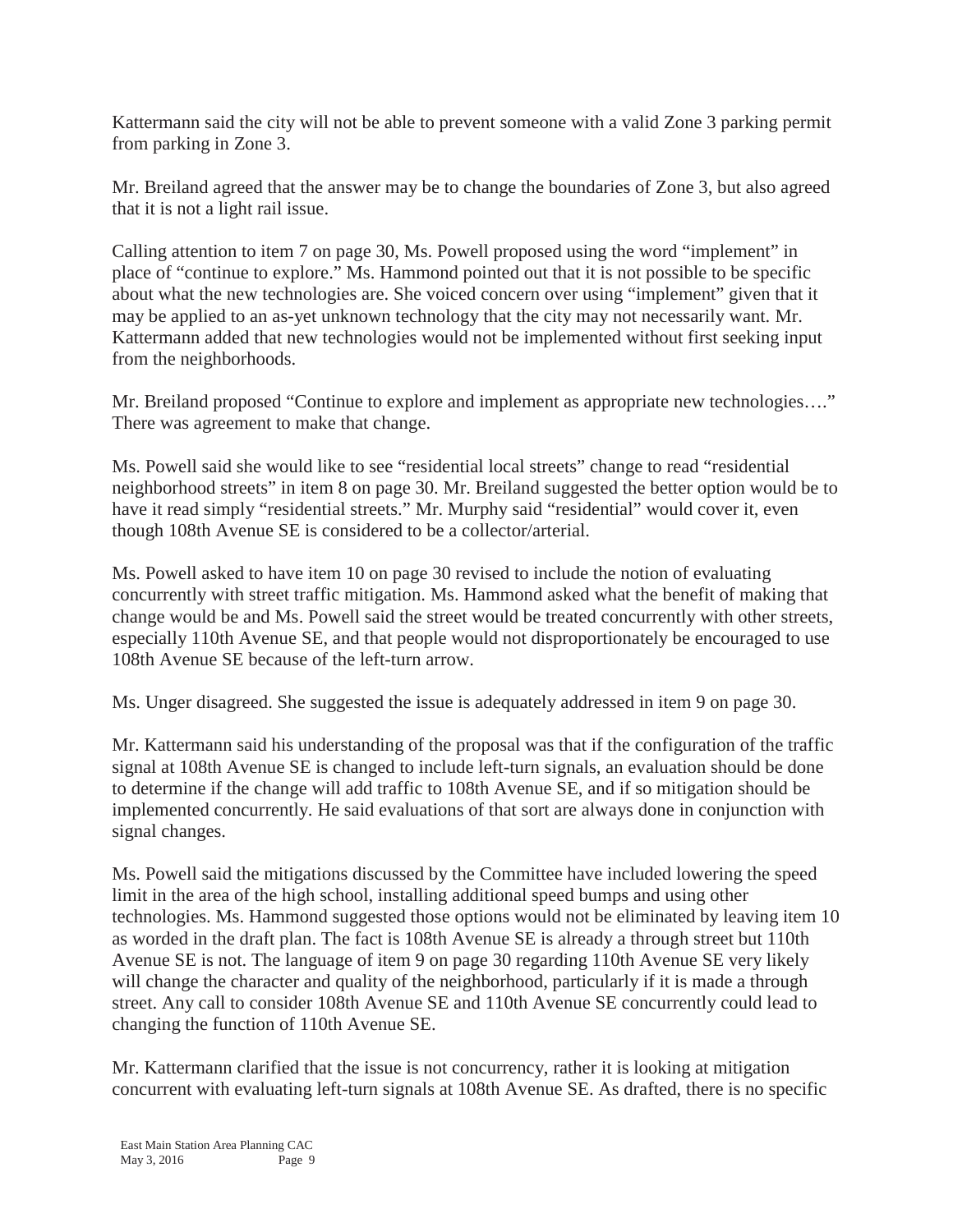connection with 110th Avenue SE. Items 9 and 10 are two separate recommendations. While they may be looked at together in how they function, one does not have to happen with the other.

There was agreement to add to the end of item 10 on page 30 a sentence reading "Evaluate concurrently with street traffic mitigation."

Ms. Hammond called attention to item 5 on page 33 and suggested the word "development" is used too often in the first sentence. There was agreement to eliminate the second one. She also highlighted the need to make sure the item is consistent with what was decided relative to item 2 on page 35 relative to limiting height in the first 50 feet from 112th Avenue SE. Mr. Kattermann said that could be done by revising the fourth bullet from "…above three stories…" to "…above 65 feet…." There was consensus to make that change as well.

Chair Lampe said he was not sure the second bullet would actually buy anything. He pointed out that the proposed front stoops would be facing the busy thoroughfare of 112th Avenue SE. Mr. Thurston agreed that the bullet suggests something that may or may not occur. He said he would prefer to see the developer allowed to decide if the uses there will be retail or residential. He agreed it was somewhat questionable that people would want to live on 112th Avenue SE. Mr. Kattermann said the bullet does not dictate residential, it only indicates that if the use is residential, some additional setback should be provided to yield more of a residential feel. Mr. Thurston proposed adding language to indicate the bullet applies if residential is developed there. Mr. Kattermann agreed to do that.

A motion to extend the meeting by ten minutes was made by Mr. Breiland. The motion was seconded by Mr. Thurston and the motion carried unanimously.

Mr. Kattermann called attention to page 13 and noted that everything in italics is the actual vision statement.

Ms. Powell proposed changing "residential streets" to "neighborhood streets" in the first sentence of the last paragraph on page 13. Mr. Kattermann pointed out that the word "residential" was used in the strategy. Ms. Powell suggested adding the word "neighborhood" ahead of the word "residents" at the end of the first sentence. There was agreement to make that change.

Mr. King called attention to the last sentence of the first paragraph of the vision statement and asked what the genesis is of the notion of a grade-separated crossing of the light rail tracks. Mr. Kattermann said the idea came from the first open house and has been discussed by the Committee as well. Mr. King said he was not aware the Committee had reached a conclusion that such a crossing would be a good idea. Mr. Kattermann said the conclusion reached was that it would be a good idea to study it as a means of providing better access. Mr. King said the crossing seems contrary to the notion of Surrey Downs Park as a neighborhood park.

Mr. Breiland pointed out that the crossing would improve pedestrian access to the park from the new neighborhood to the east of 112th Avenue SE. Chair Lampe commented that it would also provide the neighborhood with better access to the station.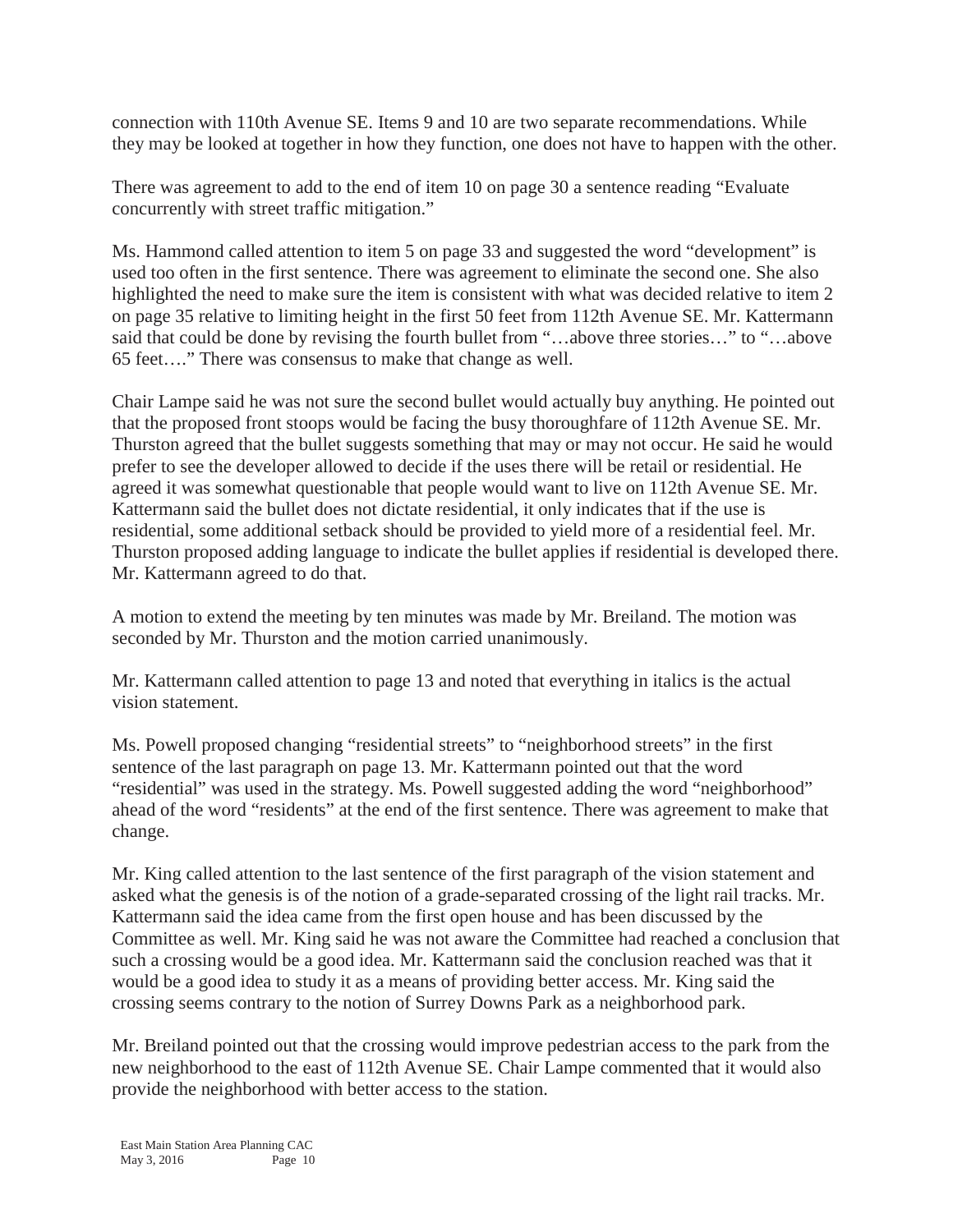There was agreement to leave in the reference to a grade-separated crossing.

Mr. King referred to the third paragraph of the vision statement and the reference to prohibiting non-residents from using neighborhood streets for parking, pick-up and drop-off for the light rail station from cutting through on the neighborhood streets and asked if the city can by law prohibit people from using public streets. Mr. Kattermann allowed that it cannot. Mr. King proposed substituting "discourage" for "prohibit" in the sentence. Mr. Kattermann pointed out that the word "discourage" was originally used and the Committee elected to change it to "prohibit." He suggested the intent could be met by using the phrase "effectively prohibit" instead. There was consensus to do that.

Chair Lampe called attention to the third sentence of the first paragraph on page 14 and noted that it is supposed to be only the east side of 112th Avenue SE that is characterized by a wide landscape buffer between the street and the sidewalk. Mr. Kattermann said he could add language to clarify that point. He added that there will be some of the same treatment on the west side of the street.

Following discussion regarding whether or not the second sentence of the second paragraph on page 15 was intended to refer to both residential and commercial towers, there was agreement that the intent was to locate the taller towers closer to the downtown. The consensus of the group was to eliminate the word "residential" from the second sentence.

Ms. Hammond said she was okay with the suggestion made by Ms. Bennett relative to Section 3.1 on page 17 to add to the end of the first paragraph "in Surrey Downs and Bellecrest." There was agreement to make the change.

With regard to the second paragraph in Section 3.4 on page 19, Ms. Powell proposed revising the first sentence to read "...into the Surrey Downs and Bellecrest neighborhoods..." and the second sentence to read "...walking from Surrey Downs and Bellecrest...."

Ms. Hammond said she was not in agreement with the change because the Bellecrest properties do not open up into Surrey Downs. As previously pointed out by a Bellecrest resident, one should not advocate for cut-through traffic in one neighborhood and then complain about it in another. The proposed language advocates for cut-through traffic through Surrey Downs.

Mr. Kattermann pointed out that in the first sentence the focus is not on Surrey Downs residents but rather it is on direct access into the Surrey Downs neighborhood. Adding Bellecrest there would not make sense.

Ms. Unger said she could agree to change the second sentence as proposed because one point of having light rail is to encourage people to walk to the station. Chair Lampe said Bellevue High School could also be added. Ms. Unger said the other option would be to word the sentence to be more general and not specify any specific groups of people.